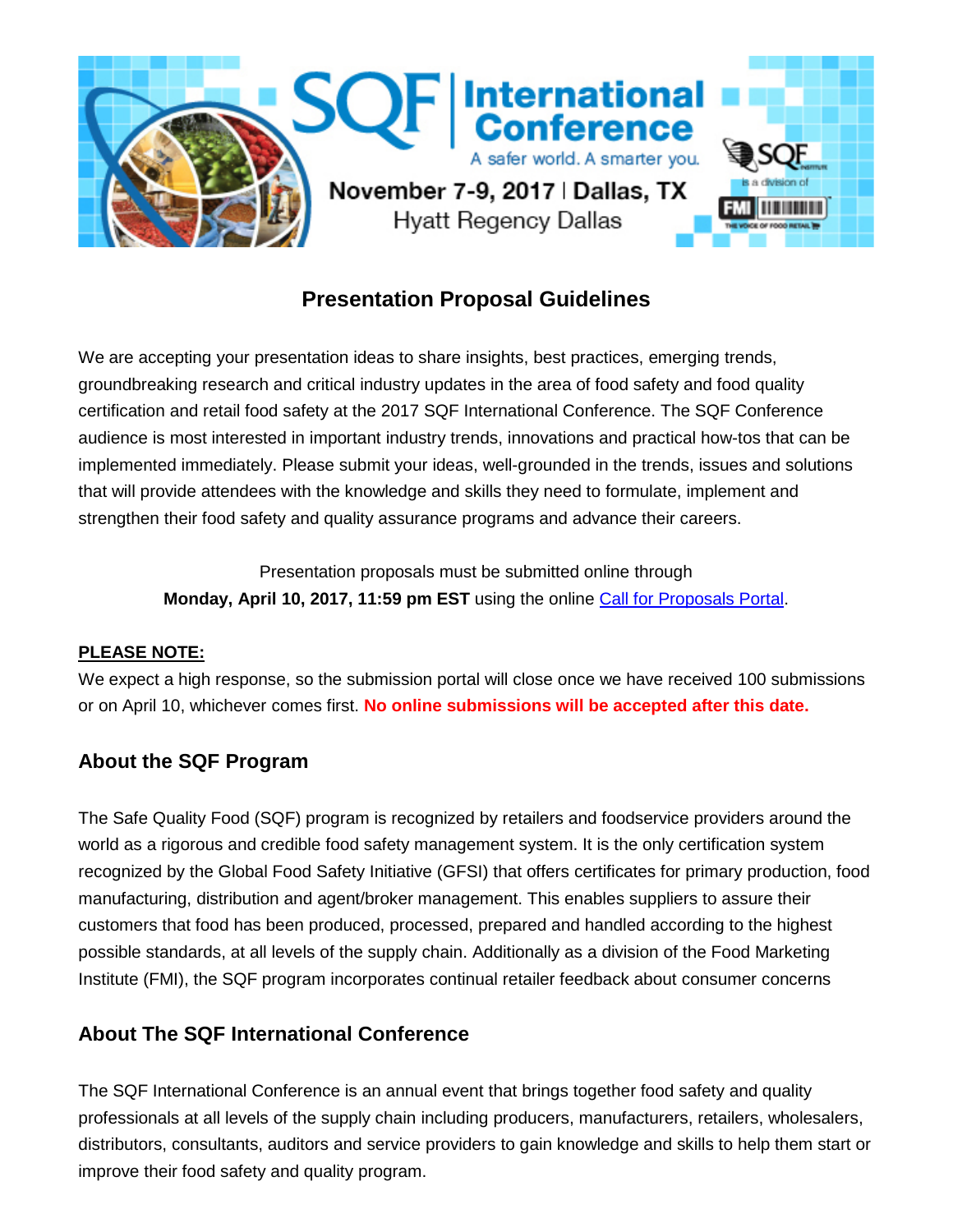## **Target Audience:**

- Food safety and quality experts at all levels of the supply chain
- Food producers, manufacturers, wholesalers, and distributors
- Consultants, trainers, auditors, and service providers
- Retail food safety professionals

# **Education Session Format:**

For the SQF International Conference, attendees will find the knowledge, skills and applicable how-to information they need through a variety of formats and environments. Content will be delivered in three formats:

- **General Sessions:** These sessions typically focus on general food safety topics that appeal to all stakeholders in the audience. They consist of a 50 minute presentation followed by Q&A. The number of general sessions offered is limited to two.
- **Breakouts:** These sessions focus on industry-specific topics (please see below for topics chosen by this year's committee). They consist of a 50 minute presentation, interactive workshop or discussion, followed by Q&A.
- **Workshops:** Workshops are intended to be deep dives on industry specific topics. They can also cover soft skills such as team-building or time management. The workshops are 2 hours in length.

Content and educational format of a proposal will help determine whether a session is accepted for a particular session format.

Audience size for sessions typically varies from 30-750 people depending on the topic and session format. Breakouts and Workshops are offered concurrently (4 per time slot)

# **Success Factors**

Factors that will improve the chance of your proposal being selected include:

- You submit your proposal online before the April 10 deadline
- Your proposal has a unique angle on the topic of interest
- You have a unique or interesting way of delivering the content
- Your session description clearly states the learning objectives and expected takeaways
- You have not presented at the SQF Conference in the last two years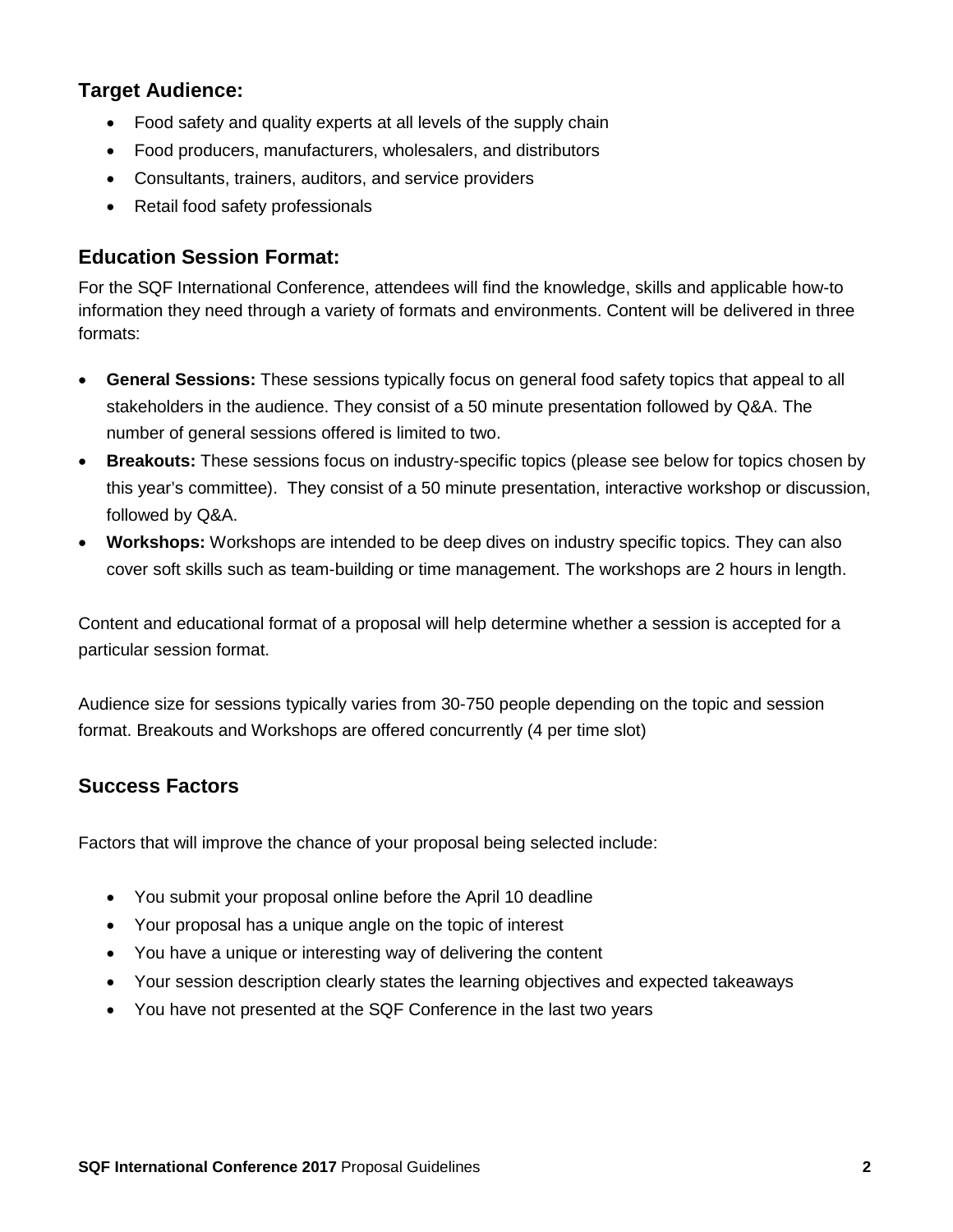# **Topics of Interest**

Please present your proposal that outlines how you plan to share insights, best practices, emerging trends, groundbreaking research and critical industry updates in the following areas taking into consideration the following attendee learning outcomes i.e. what will the attendee be able to do after the session.

## **Change Management**

#### **Attendee Learning Outcomes:**

- Identify Change Management basics
- Describe how a site prepares, equips and supports individuals to successfully adopt change
- Describe what makes a good program
- Implement cost reduction initiatives

#### **Equipment Procurement**

#### **Attendee Learning Outcomes:**

- Identify what equipment to buy, how to handle it when it comes into the facility and who should buy it
- Describe how equipment procurement relates to SQF Code edition 8
- Demonstrate how to include sanitary design in the purchasing decision.
- Describe what to look for when purchasing equipment.

## **Approved Supplier Under FSMA**

#### **Attendee Learning Outcomes:**

- Describe what an approved supplier is and what they do
- Describe how to get approval for local farmers or small farms
- Describe best practices for managing hundreds of suppliers and thousands of ingredients

## **Food Fraud**

#### **Attendee Learning Outcomes:**

- Demonstrate best practices for identifying, preventing and mitigating food fraud
- Describe current food fraud examples
- Provide program solutions for managing food fraud for incoming materials as well as at the site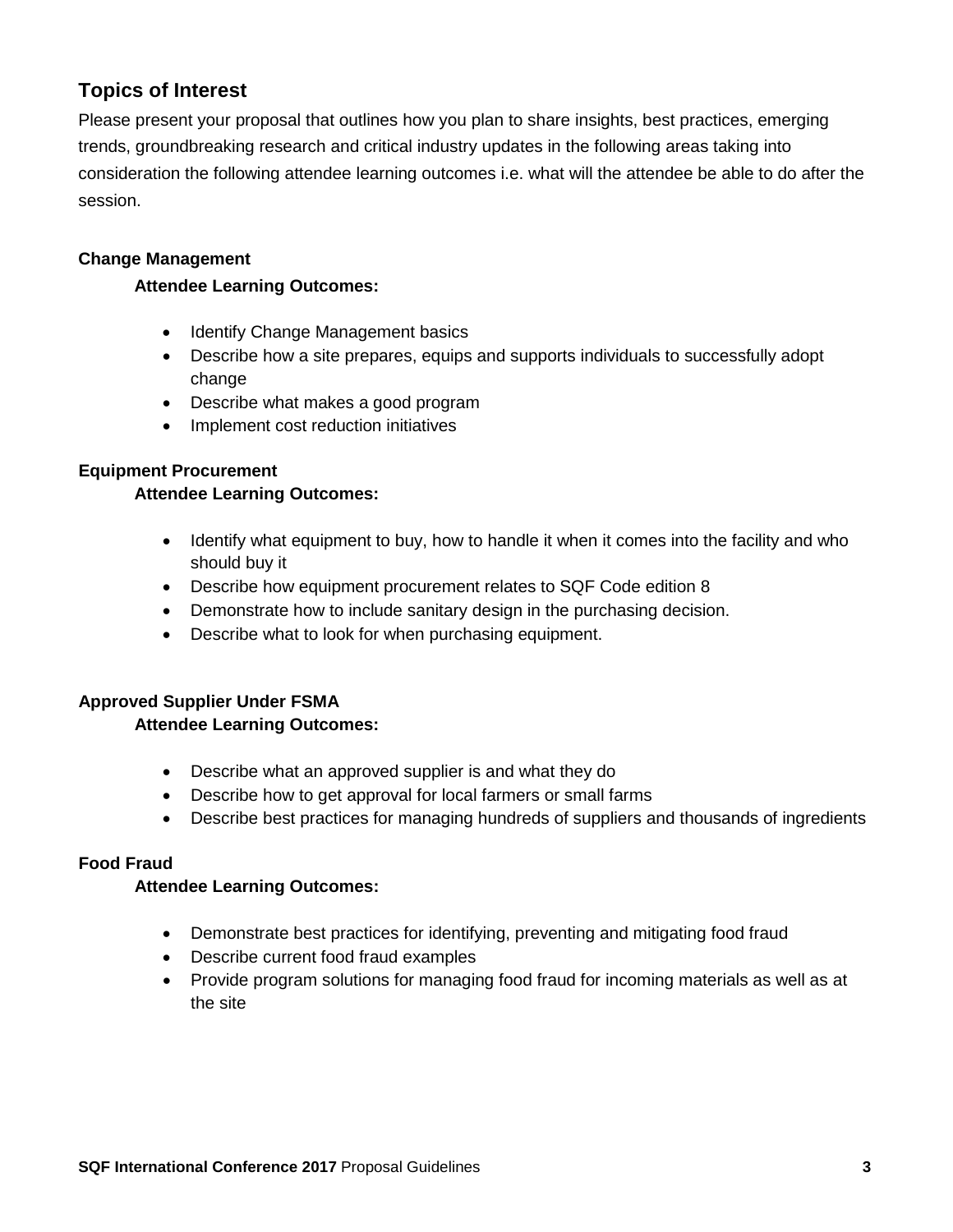#### **Food Safety in Transportation and Distribution Attendee Learning Outcomes:**

- Describe how criminals are hijacking trucks and selling food on the grey market
- Develop logs that monitor critical elements
- Identify the requirements for driver training and verification of training

#### **Food Defense Under FSMA**

#### **Attendee Learning Outcomes:**

- Use case studies to describe what intentional adulteration is and what impact it can have
- Demonstrate how to perform a vulnerability/ risk assessment
- Describe the latest trends in food defense and what tools are available for suppliers

## **Handling Inedible Waste Designated for Pet or Animal Food Attendee Learning Outcomes:**

- Explain the requirements for handling inedible waste for pet or animal food under FSMA Rules under FSMA
- Discuss alternatives
- Describe how to meet FSMA requirements and the necessary documentation
- Develop an action plan for handling waste management.

# **Labeling Beyond Allergens**

## **Attendee Learning Outcomes:**

- Describe the challenges of maintaining proper labelling to meet regulatory requirements (nutritional, weights, etc.)
- Identify the stress points that could make or break the labeling program
- Develop a plan to effectively manage the labeling program including monitoring and verification

## **Quality and Statistical Process Control**

#### **Attendee Learning Outcomes :**

- Describe what SPC is and how it can be an effective tool that will save money
- Describe the types of tools available
- Identify correct parameters and ensure that you are within your specs

## **Environmental Monitoring**

#### **Attendee Learning Outcomes:**

- Describe the challenges of creating and implementing an effective environmental monitoring program
- Develop an environmental action plan that includes listeria and salmonella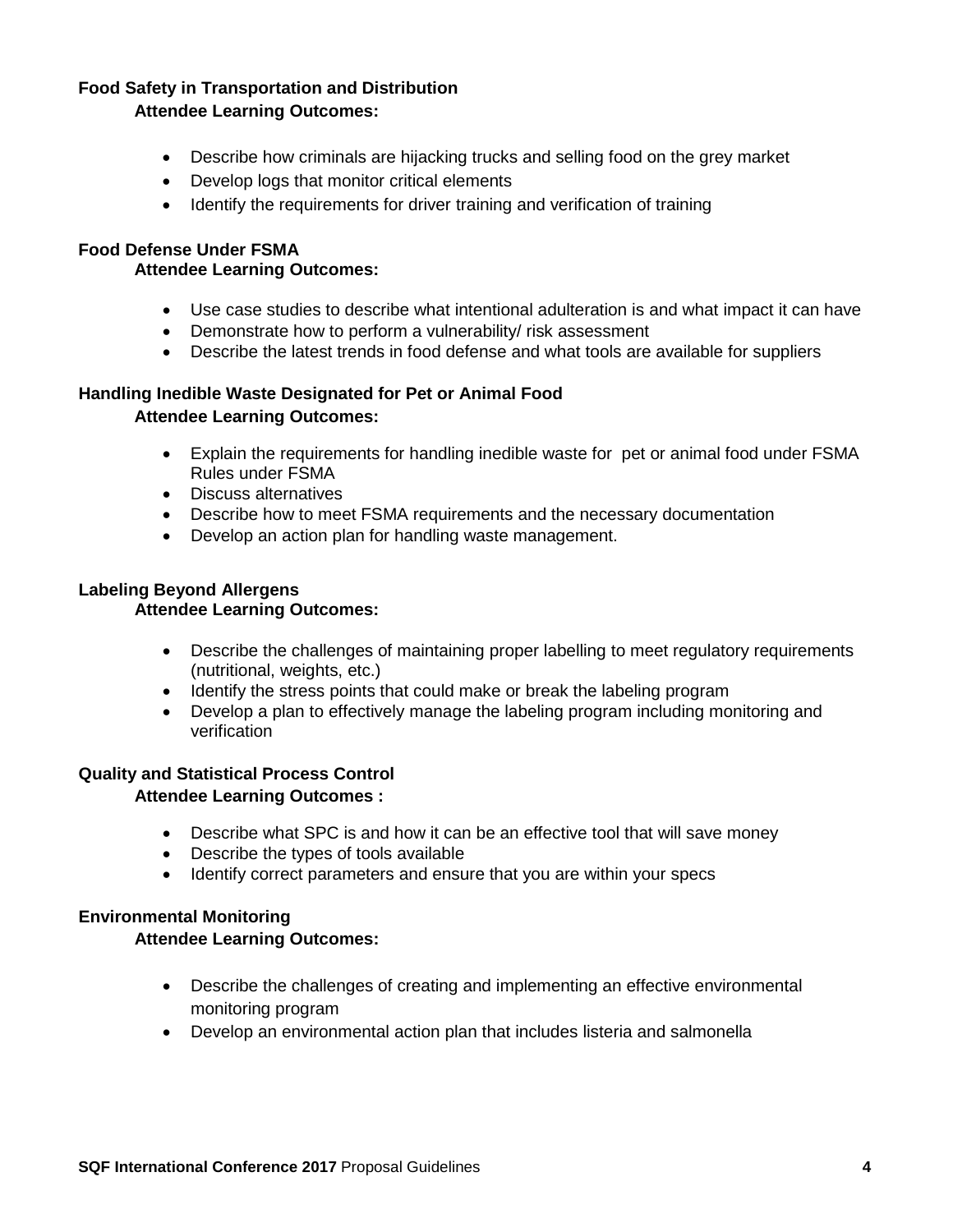## **Ethical Sourcing Attendee Learning Outcomes:**

- Describe why an ethical brand is a strong brands
- Describe the true benefits of implementing an ethical sourcing program
- Define the top five challenges of implementing ethical sourcing certification

## **Validation v. Verification**

#### **Attendee Learning Outcomes:**

- Identify the programs that should be validated and verified
- Determine the best approach for verifying and validating the food safety programs
- Effectively use the results from validation and verification to improve the food safety system

## **Traceback Methods for Assessing Site SQF Systems Attendee Learning Outcomes:**

• Describe the new traceback tool and its use during the SQF certification/re-certification audit

## **The FDA Qualified Auditor Attendee Learning Outcomes :**

• Describe the FSMA Final Rule on Accredited Third-Party Certification including the framework, procedures and requirements for accreditation bodies seeking recognition by the FDA, as well as requirements for third-party certification bodies seeking accreditation.

## **Small Suppliers and the SQF Program Attendee Learning Outcomes:**

- Describe how small sites can effectively implement an SQF System
- Avoid common pitfalls when implementing SQF for small businesses
- Implement the SQF Code with less staff and fewer funds

## **Implementing a Quality System for Manufacturing Sites Attendee Learning Outcomes:**

- Explain the new SQF Quality Code and the implementation of a quality system
- Differentiate between food safety management and quality management systems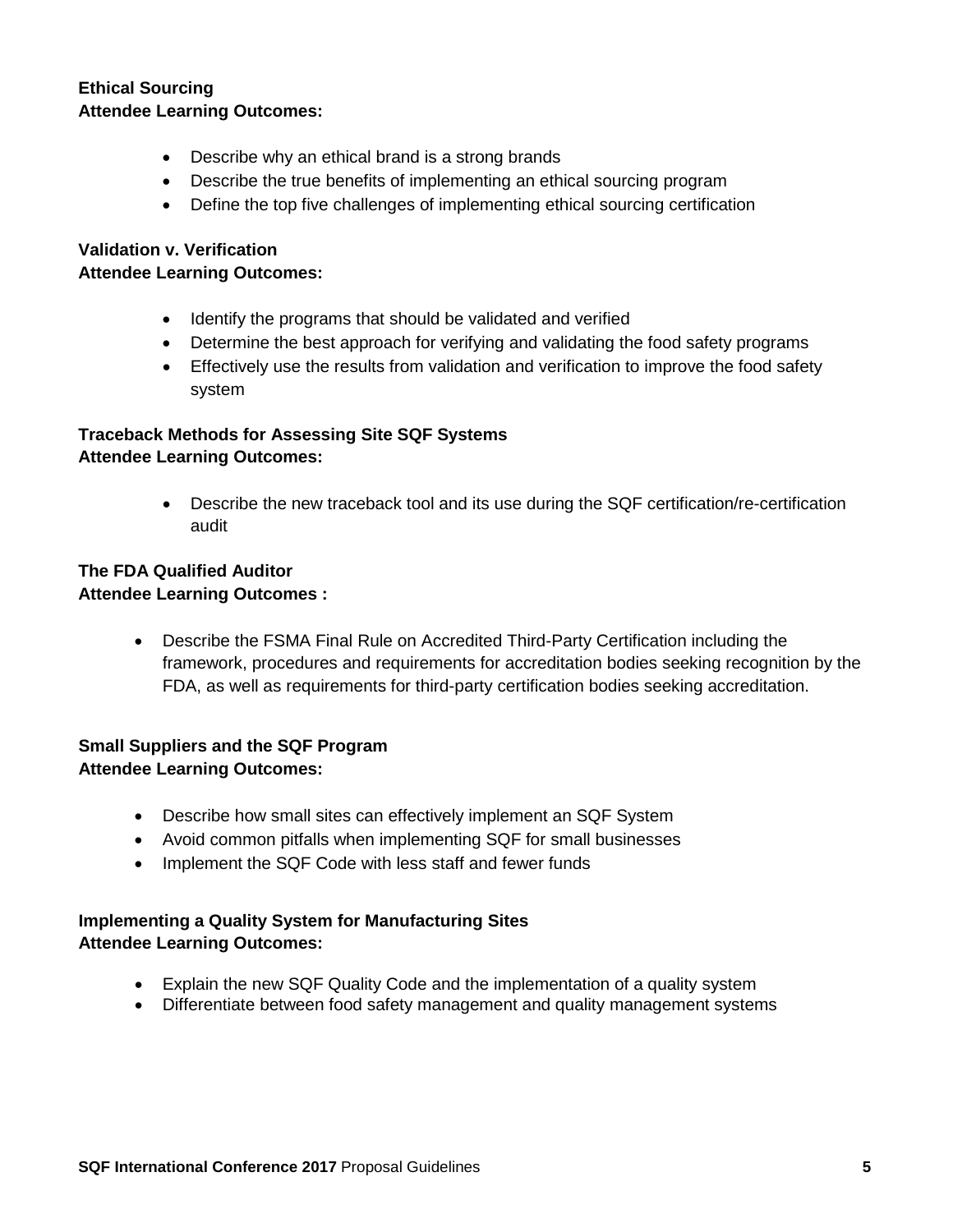#### **HACCP Plan Deep Dive Attendee Learning Outcomes:**

- Identify how to review a site's HACCP plan
- Compare and contrast between HACCP Food Safety Plan and PC Food Safety Rule

## **Emotional intelligence in the Workplace Attendee Learning Outcomes:**

- Define how emotional intelligence in the workplace will promote career success and how it ties into creating a food safety or quality culture in an organization
- Describe how emotionally intelligent leaders are more effective and efficient at maximizing outcomes and desired results.
- Embrace and leverage differences among staff to foster unique ideas and ideals in the workplace.

## **Using Big Data to Identify and Resolve Foodborne Illness Outbreak Investigations Attendee Learning Outcomes:**

- Demonstrate how to use data mining to investigate and resolve foodborne illness outbreaks
- Identify food safety and quality insights that analytics can provide
- Identify analytic techniques available to the food and retail industries
- Describe how analytics has been used in the food and retail industries to make quality and business decisions

## **Using SQF Audit Reports to Assess FSMA Preventive Controls Rule for Human Food compliance Attendee Learning Outcomes:**

- Identify tools to assist with compliance and what role the SQF Code plays in
- Define the SQF Preventive Control Audit Checklist and Guidance Document
- Describe how to complete the checklist to assist
- Describe what the audit checklist tells you about a supplier and where they stand in regards to the FSMA Preventive Controls Rule for Human Food.

#### **Best Practices for Supply Chain Monitoring. Attendee Learning Outcomes:**

- Implement best practices for monitoring a supply chain
- Define the role of technology and tools to help with monitoring
- Implement solutions for supply chain challenges
- Implement strategies for continuous improvement in a supply chain
- Describe how to improve recordkeeping--transitioning from paper to electronic records.
- Discuss the role of  $3<sup>rd</sup>$  Party Audits in supply chain monitoring.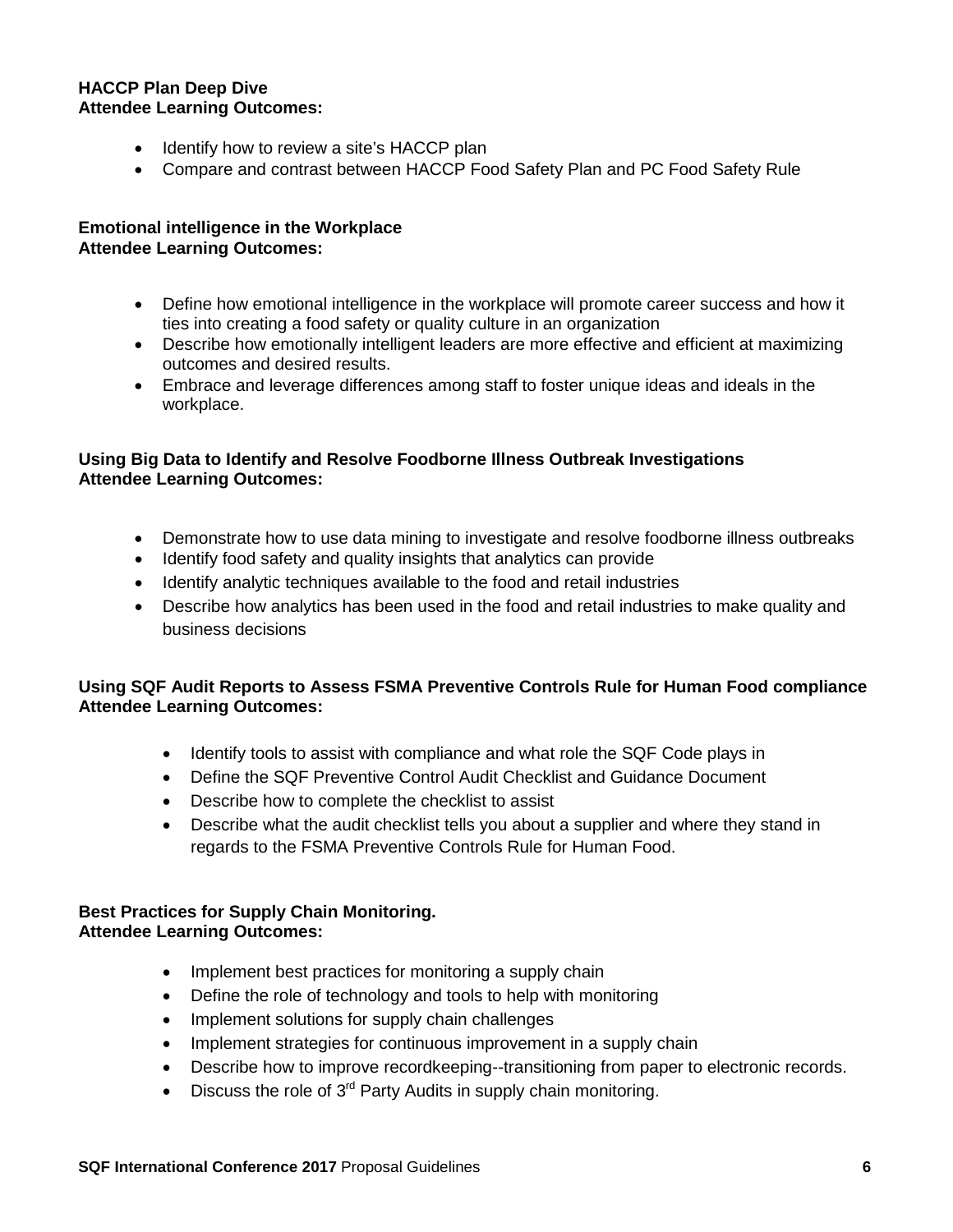#### **Listeria Prevention at Retail Attendee Learning Outcomes:**

- Define best practices for *Listeria* prevention
- Implement strategies for risk mitigation
- Describe what role environmental monitoring plays
- Implement best practices after finding a positive

## **Innovative Methodologies and Tools for Pathogen Prevention Attendee Learning Outcomes:**

- Describe when environmental monitoring is needed and how to properly conduct it
- Identify and implement novel technologies and processes to assist with pathogen prevention

# **Lessons Learned from Recalls**

## **Attendee Learning Outcomes:**

- Describe what recalls can tell you about your operation, brand, relationship (communication) with suppliers, and products.
- Demonstrate how to best work with regulatory agencies throughout the recall process.
- Implement best practices for executing a recall.
- Describe who is responsible for what during a recall
- Discuss how to conduct effectiveness checks administration post recall

## **Implementing SQF Retail Code**

## **Attendee Learning Outcomes:**

- Discuss what value the SQF retail certification brings to an operation and its brand
- Provide strategies for successful SQF Code implantation.
- Provide results from the Pilot Project and how it was implemented

## **Trends in Certification Beyond Food Safety: The Value of the SQF Ethical Sourcing Code Attendee Learning Outcomes:**

- Discuss the benefit and value of implementing the Ethical Sourcing Code
- Discuss why an ethical brand is a strong brand.
- Discuss how implementation of the Ethical Sourcing Code simplifies business operations.
- Discuss why trends such as social responsibility, sustainability, etc. matter
- Describe how to communicate ethical sourcing efforts to consumers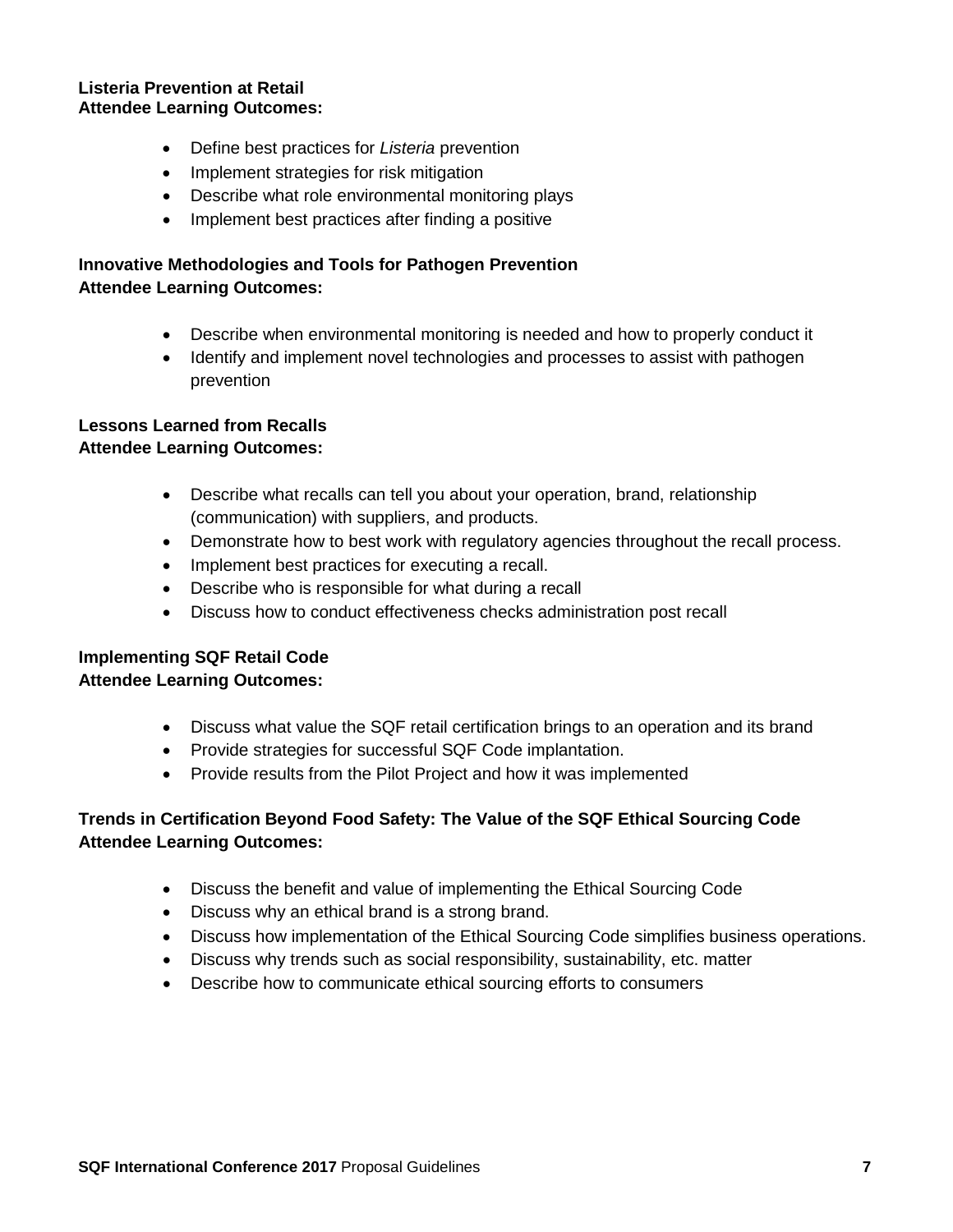## **Simplifying your Foreign Supplier Approval Process for FSVP Compliance Attendee Learning Outcomes:**

- Discuss best practices to simplify foreign supplier approval process
- Discuss lessons learned while implementing Food Supplier Verification Programs.
- Utilize tools to assist with FSVP compliance
- Implement strategies for working with supply chain partners
- Discuss how SQF Audits can assist with compliance

## **Advances in Cleaning and Sanitation in Retail Food Preparation Areas Attendee Learning Outcomes:**

- Discuss best practices in cleaning and sanitation procedures—frequency and responsibility
- Discuss how to develop an effective cleaning/sanitation program at retail
- Provide some considerations for sanitary retail facility designs (food prep areas)
- Share advances in technology regarding cleaning/sanitation chemicals and products
- Discuss strategies for training employees to improve execution

## **Best Practices in Label Management Programs (from raw materials to finished product) Attendee Learning Outcomes:**

- Develop a comprehensive label management program from raw materials to finished product to ensure labeling requirements are met (e.g., Allergen labeling, gluten-free, kosher, etc.)
- Define the role of scale label software and best practices for ensuring accurate label information
- Describe the role of the following in label management programs:
	- o Preventing cross-contact to ensure accurate labeling
	- o Employee training
	- o Label verification
	- o Recordkeeping
	- o Working with suppliers
- Implement best practices for implementing a label management system

## **Becoming an Effective Food Safety Leader Attendee Learning Outcomes:**

- Describe what it means to become an effective food safety leader and how to become one
- Discuss the role of a food safety leader in ensuring food standards are executed in each department
- Discuss the role of a food safety leader in helping shape new food safety professionals (e.g., training, communication, etc.)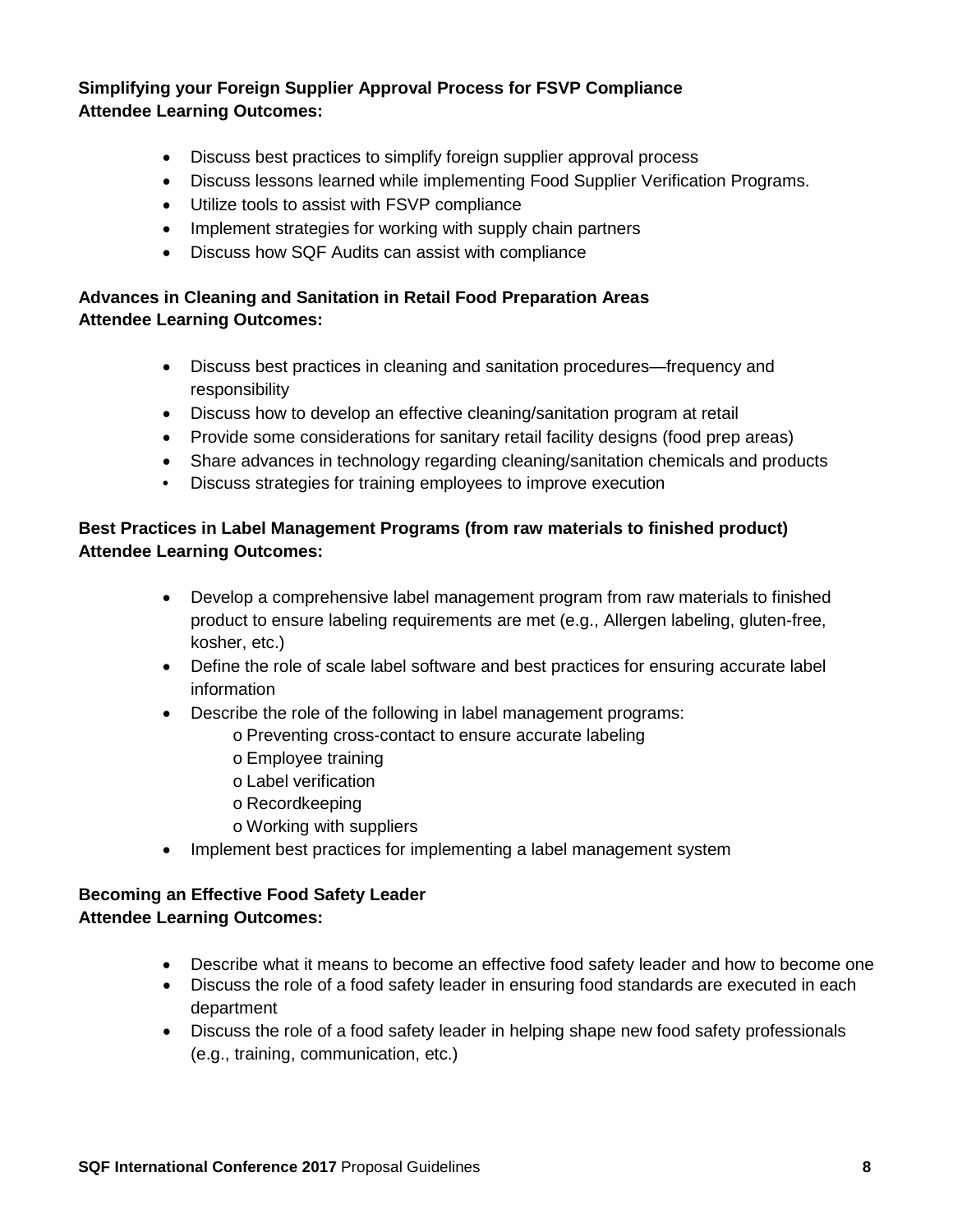## **Increasing Food Safety Awareness Within an Organization Attendee Learning Outcomes:**

- Implement best practices for working with procurement and supplier sourcing teams
- Effectively communicate the benefits of food safety internally, across departments.

## **Presentation Styles:**

Irrespective of the session format, content may be presented in a number of styles. Research has shown that adults learn best in settings where they are able to participate actively, relate the new information or techniques to their other experiences, and practice new skills. Prospective presenters are encouraged to suggest session styles that incorporate these components and preference will be given to those proposals that include plans for active participant engagement and practical application of the concepts covered. Some examples of potential styles include:

- **Town Hall** (10-15 minute presentation followed by group discussion and report outs)
- **Structured Discussion** (presentation(s) with discussion among audience members throughout the session)
- **Panel Discussion** (moderated discussion by panel members with audience questions addressed)
- **Case Study** (presenter discusses a real-life problem and invites audience participation)
- **Group Exercise** (participants are divided into small groups and given a specific task to complete)
- **Idea Exchange** (moderator leads a discussion among participants)
- **Lecture** with audience questions and answers

Education sessions may be delivered by one presenter, co-presenters or a panel. While FMI welcomes presentation proposals from the manufacturer and service provider communities, preference will be given to those that provide a balanced view from both and buyer and seller perspectives. Please note that any speakers listed/proposed should already have agreed to speak in the session.

# **SQFI Non-Commercial Policy**

Attendees at SQFI's conferences are seeking quality education sessions free from commercial influence or bias and are critical of presenters or sessions that seek to advertise, promote or market products or companies. SQFI therefore mandates that presenters may not use a conference session for commercial sales pitches or self-promotion. Speakers are not permitted to distribute promotional literature, brochures or sales materials in any form to attendees during their session. Presentations must be free from inappropriate use of brands, trademarks or logos. Proposals that do not adhere to this policy will not be considered. SQFI reserves the right to maintain control over the content of the sessions and to make modifications as appropriate.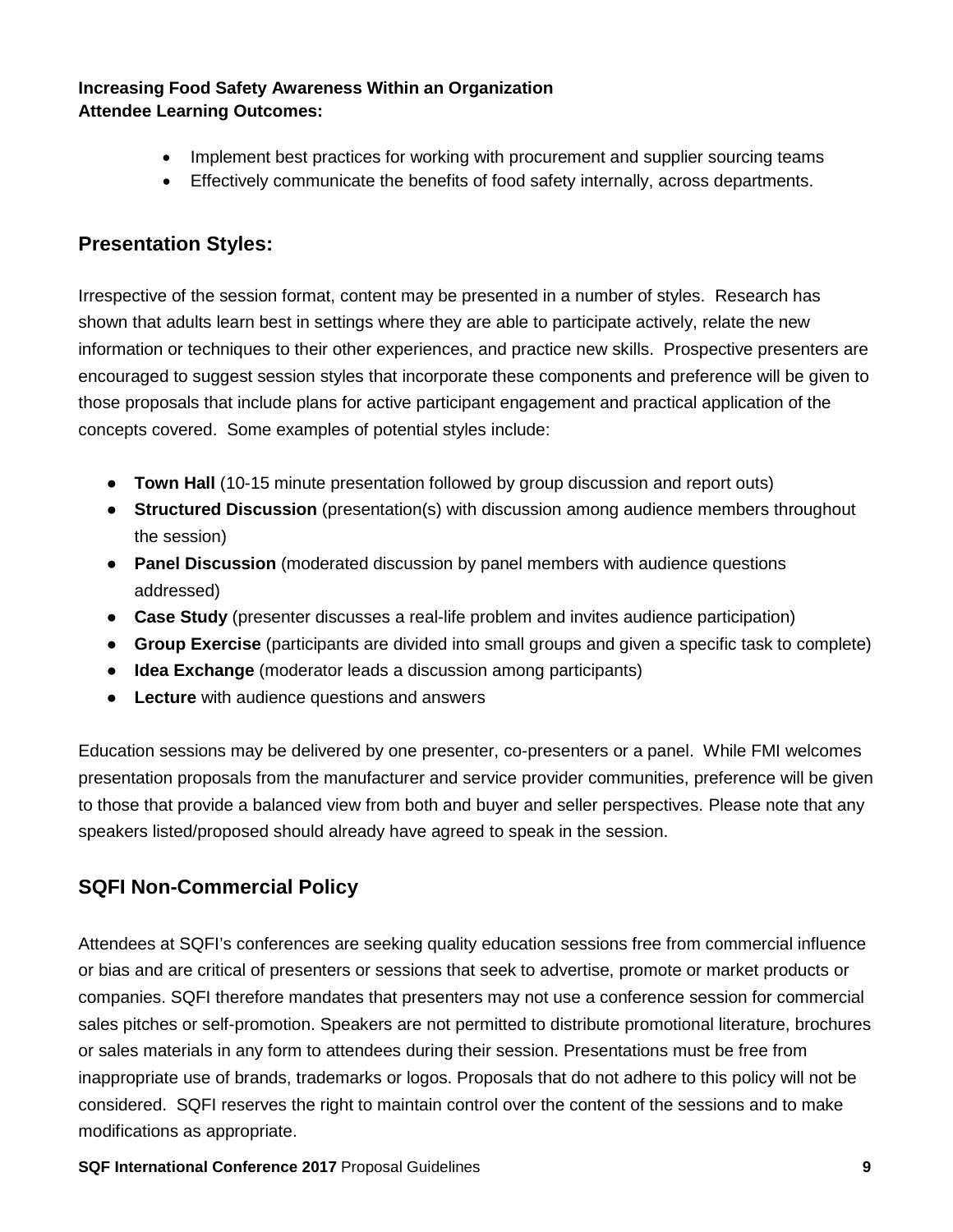# **Proposal Review, Selection and Notification Process:**

- Proposals must be submitted by Monday, April 10, 11:59 pm EST using the online Abstract Management System. The submission portal will close once 100 proposals have been received or on the closing date, whichever comes soonest. No extension of this date will be granted. Proposals must include:
	- Full contact details including phone and email addresses
	- Presenter(s) bio
	- Full information on additional presenters
	- 3-4 learning objectives
	- Selected topic and presentation method
	- Preferred session type (breakout, general session or workshop)
	- Summary and full description of content
- Proposals will be reviewed by a selection committee comprised of SQFI-member committees and SQFI staff according to the following criteria:
	- Timeliness and appropriateness of subject matter
	- Practical application and participant take-aways
	- Clearly stated and achievable learning objectives
	- Content that meets the advanced educational needs of attendees
	- Originality (cutting-edge content not previously presented)
	- Qualifications and expertise of presenter(s)
	- Comprehensiveness and value of presentation objectives
- SQFI reserves the right to request/make modifications of content prior to acceptance
- Since the actual day and time of the session cannot be provided in advance, please ensure that the presenter(s) are available for the duration of the event dates (November 7-9).
- SQFI staff and volunteers will review all proposals and accepted presenters will be notified no later than June 1, 2017. Presenters will be notified only if they are accepted to speak.